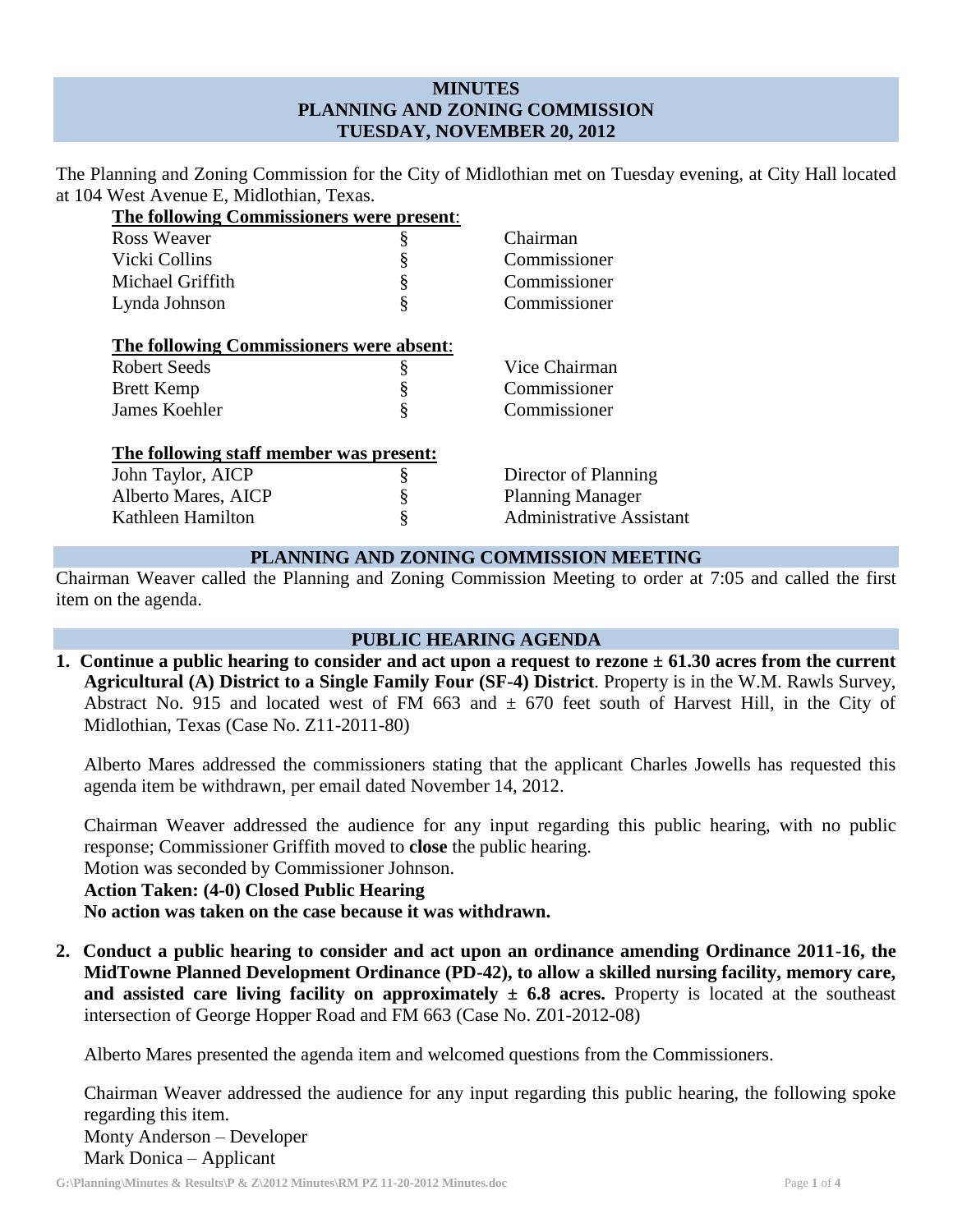### **PUBLIC HEARING (continued):**

Commissioner Johnson moved to **close** the public hearing. Motion was seconded by Commissioner Collins. **Action Taken: (4-0) Closed Public Hearing**

Commissioner Collins moved to **approve** this request as presented by staff. Motion was seconded by Commissioner Griffith. **Action Taken: (4-0) Recommended approval**

**3. Consider and act upon a request to rezone ± 0.3844 acres from Multi-family (MF) District to a Commercial (C) District at 402 E. Main Street.** Property is located on the south side of E. Main Street and  $\pm$  478 feet southeast of 11<sup>th</sup> Street, in the City of Midlothian, Texas (Case No. Z02-2012-16)

Alberto Mares presented the agenda item and welcomed questions from the Commissioners.

Chairman Weaver addressed the audience for any input regarding this public hearing, the following spoke regarding this item.

Tom Heraty – Applicant representative

Commissioner Griffith moved to **close** the public hearing. Motion was seconded by Commissioner Johnson. **Action Taken: (4-0) Closed Public Hearing**

Commissioner Collins moved to **approve** this request as presented by staff. Motion was seconded by Commissioner Johnson. **Action Taken: (4-0) Recommended approval**

# **REGULAR AGENDA**

**4. Consider and act upon a preliminary plat of Shiloh Manor, containing ± 77.682 acres** in the Jesse Bielmas Survey, Abstract 144, and the VG Rust Survey, Abstract 948 and generally located at the northeast intersection of Shiloh Road and Joe Wilson Road, in the Extraterritorial Jurisdiction (ETJ) of the City of Midlothian, Texas and a request for two variances to the Midlothian Subdivision Regulations Ord. 88-14, as amended. (Case No. PP01-2012-11)

Alberto Mares presented the agenda item and welcomed questions from the Commissioners.

Commissioner Collins moved to **approve** this request with the following conditions:

- 1. Variance to the Subdivision Regulations, *Section 6.11.4* allowing Patti Way and Lindy Court to have 700 foot cul-de-sac length.
- 2. Variances to the Subdivision Regulation *Section 6.14.3* allowing 2 lots to have direct drive way access along Joe Wilson Road and 1 lot along Shiloh Road with the condition they align with existing drive cuts.

Motion was seconded by Commissioner Griffith. **Action Taken: (4-0) Approved**

**5**. **Consider and act upon the site, building elevations, landscape plans for Midlothian Plaza Shopping Center, Lot 4B-R-2, Block 1,** containing  $\pm$  0.989 acres, located in a Commercial (C) District, and generally located north of George Hopper Road and  $\pm$  432 feet west of West Main Street, in the City of Midlothian, Texas (Case No. SP02-2012-14)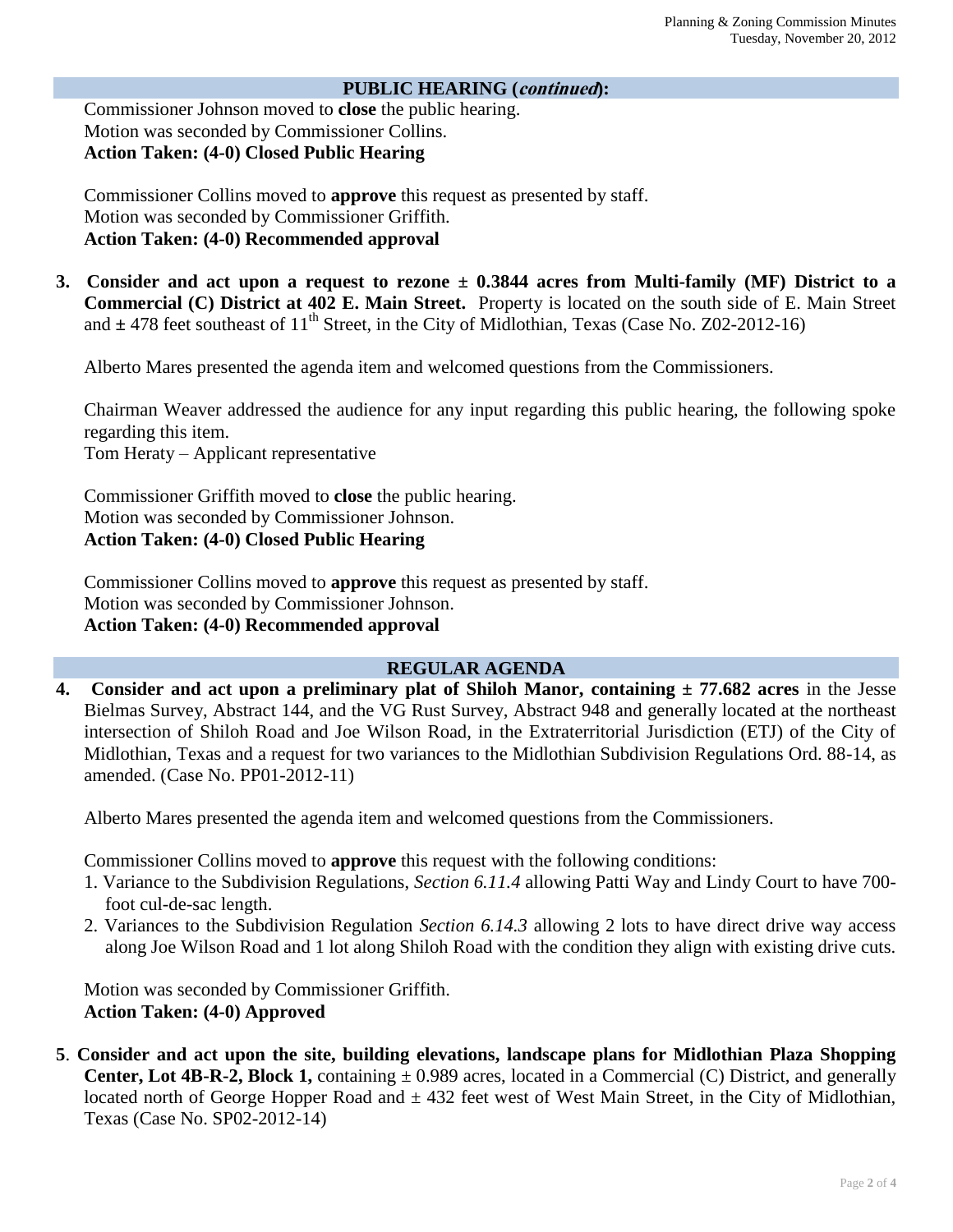#### **REGULAR AGENDA (continued):**

Alberto Mares presented the agenda item and welcomed questions from the Commissioners.

Commissioner Johnson moved to **approve** this request as presented by staff. Motion was seconded by Commissioner Collins. **Action Taken: (4-0) Approved**

**6. Consider and act upon a request for a masonry exemption for Lot 1B of the North Midlothian Industrial Park.** Property containing  $\pm$  1.975 acres, and is generally located east of US Hwy. 67 and  $\pm$  320 feet north of Gifco Road, in the City of Midlothian, Texas (Case No. M03-2012-13) (*This caption is being amended to correct an error in a legal description; changing Lot 1A to Lot 1B)*

Alberto Mares presented the agenda item and welcomed questions from the Commissioners.

The applicant Tammy Wimbish and owner Carrie Smith provided the Commissioners with a brief background Liberty Cheer All Star and answered questions from the Commissioners.

Chairman Weaver moved to **approve** this request with the following conditions:

- 1. Front Façade 100 % brick.
- 2. Four foot wainscoting along the north and south.
- 3. Overall coverage 60% excluding the rear/eastern façade.

Motion was seconded by Commissioner Collins. **Action Taken: (4-0) Approved**

**7**. **Consider and act upon the site plan and landscape plans for Lot 1B of the North Midlothian Industrial Park,** containing  $\pm$  1.975 acres, and is generally located east of US Hwy. 67 and  $\pm$  320 feet north of Gifco Road, in the City of Midlothian, Texas (Case No. SP01-2012-12) (*This caption is being amended to correct an error in a legal description; changing Lot 1A to Lot 1B)*

Alberto Mares presented the agenda item and welcomed questions from the Commissioners.

Commissioner Collins moved to **approve** this request as presented by staff.

Motion was seconded by Commissioner Johnson. **Action Taken: (4-0) Approved**

# **CONSENT AGENDA**

- **8. Discussion and Consideration on Planning and Zoning Commission Minutes Dated:**  October 9, 2012
- **9. Discussion and Consideration on Planning and Zoning Commission Minutes Dated:**  October 16, 2012
- **10**. **Approve the 2013 regular scheduled meeting dates for the Planning & Zoning Commission**
- **11. Consider and act upon a request for a septic approval for 1304 Curtis Court.** Property contains  $\pm$  10.344 acres in the R.M. Craig Survey, Abstract No. 252, and generally located southeast of Curtis Court, in the City of Midlothian, Texas (Case No. M02-2012-09)
- **12. Consider and act upon a request for a septic approval for Lot 1B of the North Midlothian Industrial Park.** Property containing  $\pm$  1.975 acres, and generally located east of US Hwy. 67 and  $\pm$